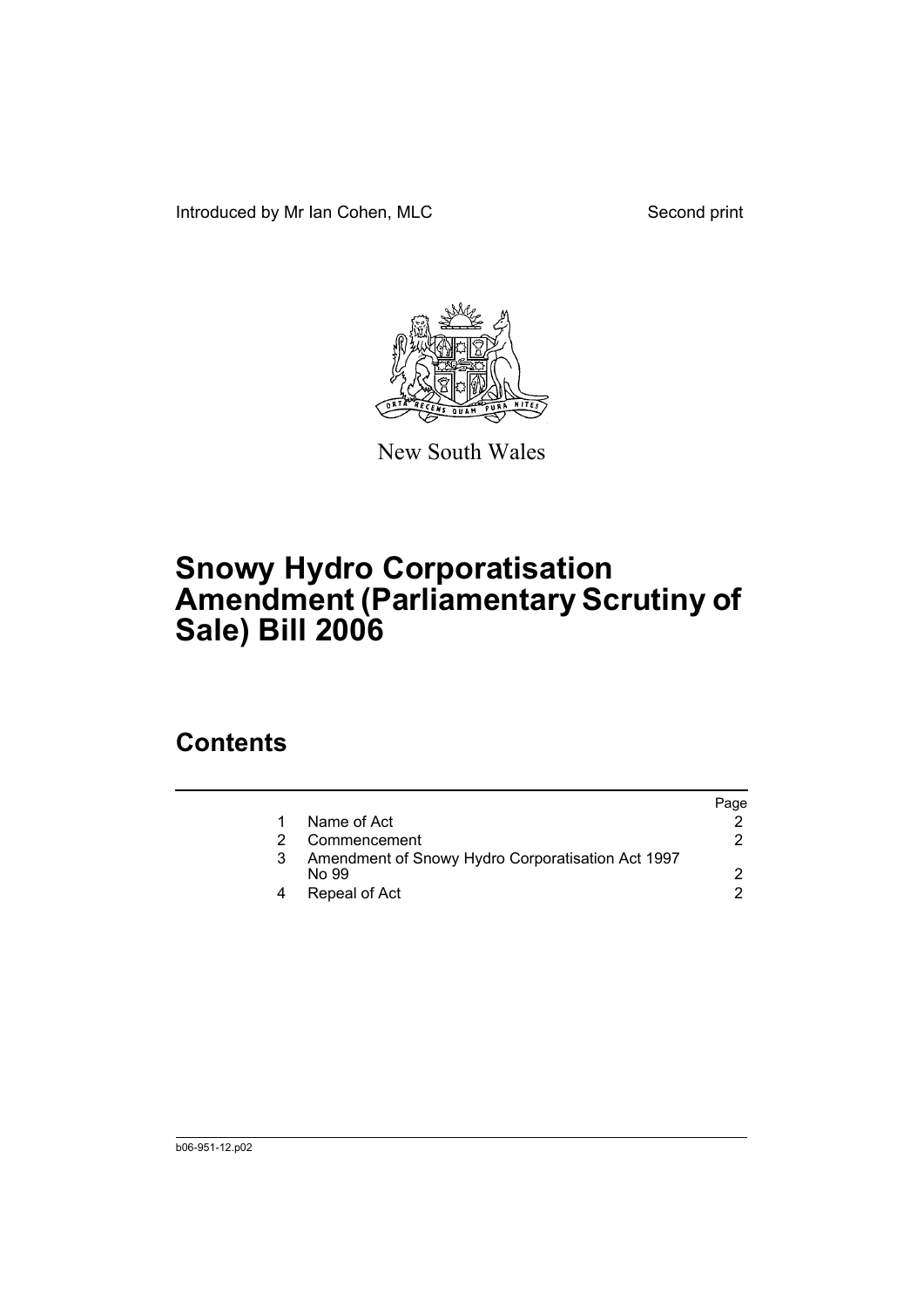Snowy Hydro Corporatisation Amendment (Parliamentary Scrutiny of Sale) Bill 2006

Contents

Page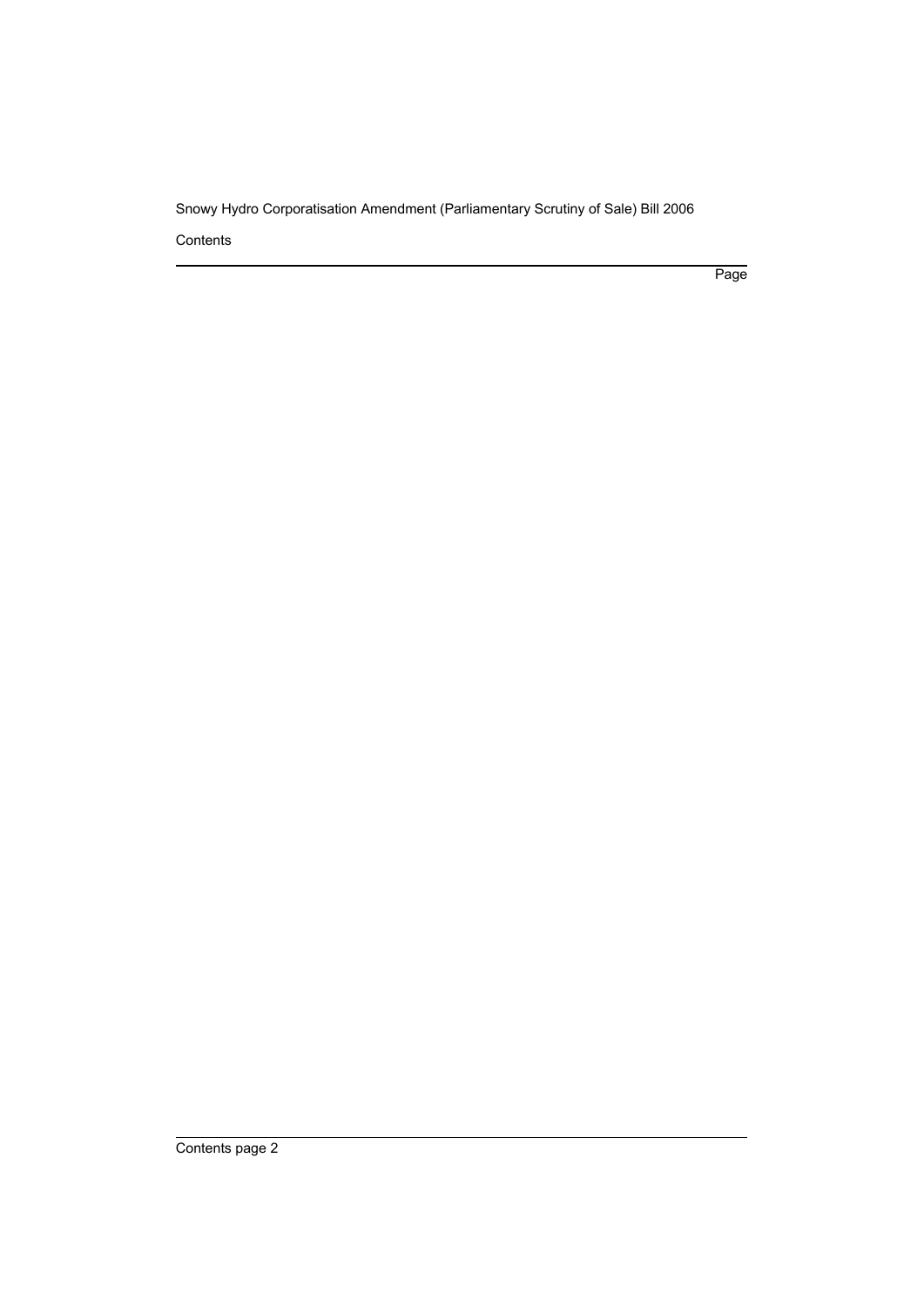*This PUBLIC BILL, originated in the LEGISLATIVE COUNCIL and, having this day passed, is now ready for presentation to the LEGISLATIVE ASSEMBLY for its concurrence.*

*Legislative Council*

*Clerk of the Parliaments.*



New South Wales

## **Snowy Hydro Corporatisation Amendment (Parliamentary Scrutiny of Sale) Bill 2006**

Act No , 2006

An Act to amend the *Snowy Hydro Corporatisation Act 1997* to prevent the sale of shares in Snowy Hydro Limited held by the State of New South Wales without the approval of both Houses of Parliament.